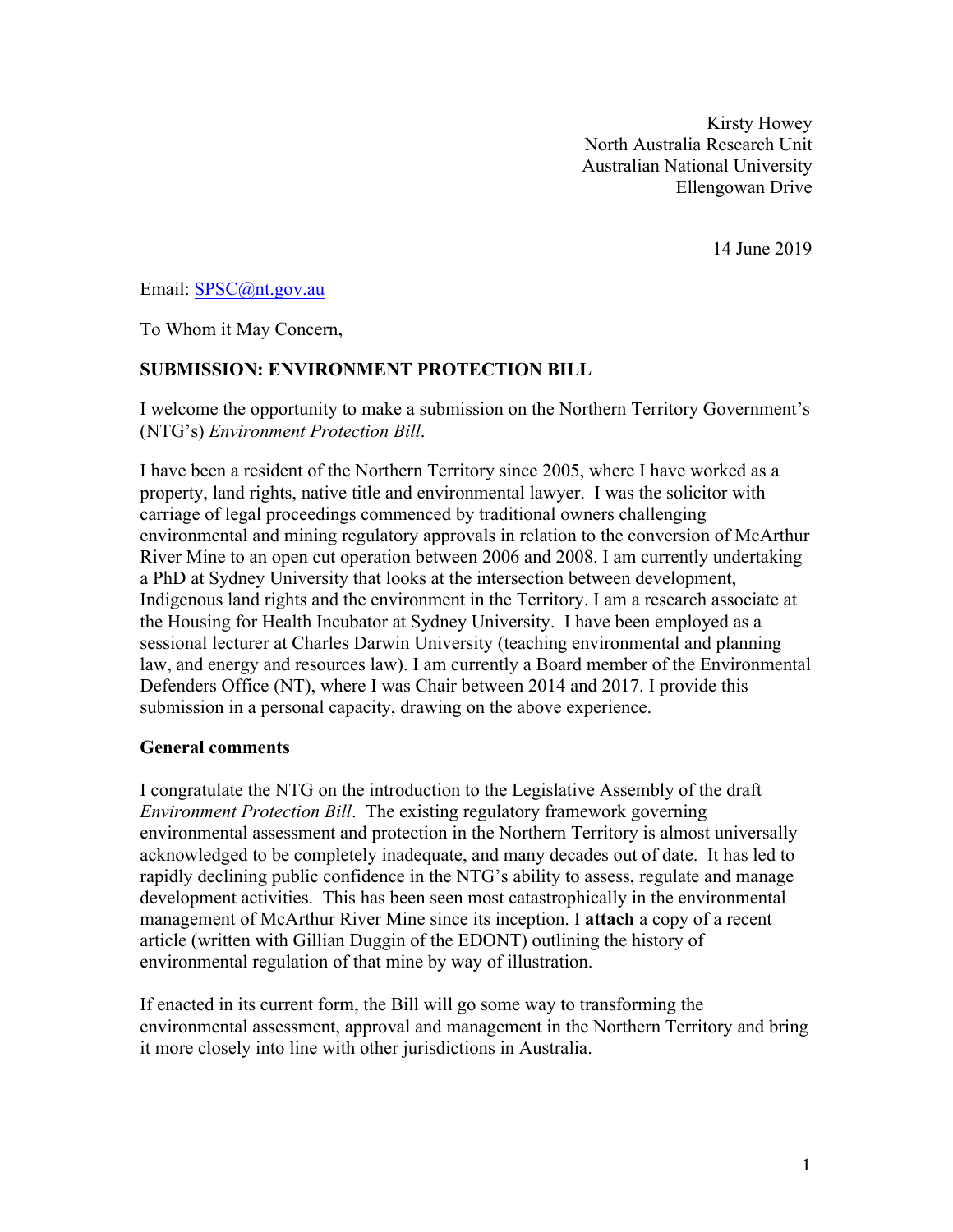However, I note that much of the detail of how environmental assessment will operate is contained in regulations to be promulgated under the Act. Draft *Environment Protection Regulations* (Draft Regulations) were circulated for public comment together with the exposure draft of the Bill in late 2018. As far as I am aware, a new draft of the Regulations has not been circulated. Passing the Bill without considering updated Draft Regulations leaves many of the core questions about how environmental assessment will operate under the new regime unanswered. Critically, Regulations are not subject to parliamentary and public scrutiny. I believe that many of the provisions of the Draft Regulations should be removed and inserted in the Bill.

I welcome the following components of the Bill:

- (a) a stand-alone environmental approval from the Minister for the Environment, which should go some way to alleviate validly held concerns in the community regarding regulatory capture, conflicts of interest and corruption in the Northern Territory (arising in part from the existing sectoral approvals process);
- (b) the explicit integration of the principles of Ecologically Sustainable Development (ESD) in environmental decision-making under the Bill;
- (c) a decision-making hierarchy to assist decision-makers;
- (d) an enforceable "general environmental duty" to avoid environmental harm;
- (e) stronger enforcement and compliance powers.

However, there are a number of key components of the Bill which require amendment, clarification or removal. These are summarized below.

## 1. **Third party appeal rights (both for judicial review and for merits review) should be reinstated**

The Bill's review provisions are extremely limited. Reviews are limited to judicial review only. Standing for judicial review is limited to proponents, persons directly affected by the decision and persons who made genuine and valid submissions during the assessment and approval process. These review provisions are in fact more restrictive than those existing under the current regime (which at least by default permits common law standing for judicial review). They represent an unacceptable capitulation to industry. These restrictive review provisions undermine transparency, accountability, public participation, and access to justice.

The Scientific Inquiry into Hydraulic Fracturing in the NT (Pepper Inquiry) recognized the critical importance of merits review in fostering better government decision-making, and found that "merits review should be available to third parties to challenge decisions made in relation to any onshore shale gas development" (p 420). The Pepper Inquiry's recommendations in this regard were predicated on an assumption that the NTG had already explicitly "committed to including avenues for review of decisions in respect of environmental assessment and approvals, including to 'limited third parties' such as members of environmental or industry groups, Land Councils and local government bodies, or people who have made a genuine submission during the assessment and approval process" (p 421). The Pepper Inquiry's recommendations (expressed to be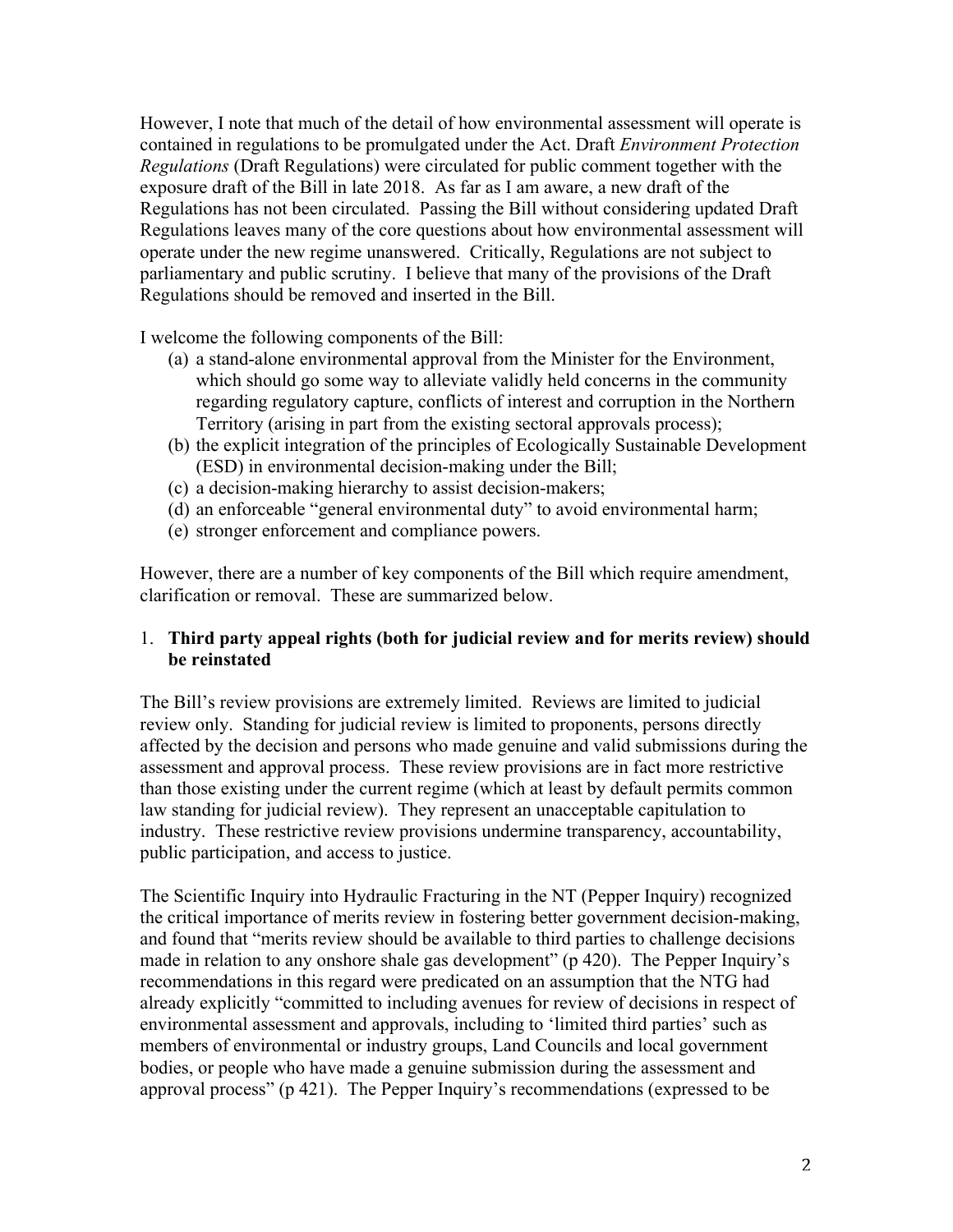limited to petroleum exploration and development) were informed and limited in scope by this commitment. The Government has effectively backflipped from the position communicated to the Pepper Inquiry. It could be argued that the removal of merits review, and the limiting of judicial review to an extremely narrow category of persons, undermines the Pepper Inquiry and the assumptions that informed it. If the Pepper Inquiry had been appraised of the NTG's intention to dispense with the commitment for third party merits review and judicial review for environmental assessment and approvals, it is fair to assume that its recommendations would have been cast in broader terms.

Merits review is nothing to be scared of, but enhances government decision-making. The Commonwealth Administrative Review Council (ARC) states that "the central purpose of the system of merits review is improving agencies' decision-making generally by correcting errors and modeling good administrative practice" (ARC 2007, p 11). The ARC recommends that administrative decisions that will, or are likely to, affect the interests of a person should, in the absence of good reason to the contrary be subject to merits review (ARC 1999, paras 1.2, 2.4). Conjecture about possible delays to the approval process caused by merits review is just that, and does not constitute a valid reason for displacing this important and foundational principle.

The Bill should include third party appeal rights (both for judicial review and for merits appeal) in the interests of transparency, public participation, access to justice and to restore the NTG's "social licence to regulate".

Consistent with the Pepper Inquiry (Recommendation 14.24), at a minimum standing should be expanded for *both* merits review and judicial review to the following:

- Proponents:
- Persons who are directly *or indirectly* affected by the decision;
- Members of an organized environmental, community or industry group;
- Aboriginal Land Councils;
- Registered Native Title Body Corporate and registered claimants under the Native Title Act;
- Local government bodies; and
- Persons who have made a genuine and valid objection during any assessment or approval process.

## 2. **More clearly articulate the principles of ESD and their relationship to decisionmaking under the Bill**

Consideration of, and application of, the principles of ESD is the central pivot around which government environmental decision-making should revolve, and has been foundational to environmental regulation globally since the Rio Declaration in 1992. While it has been incorporated in the Bill, application of the principles of ESD in decision-making should be strengthened and clarified.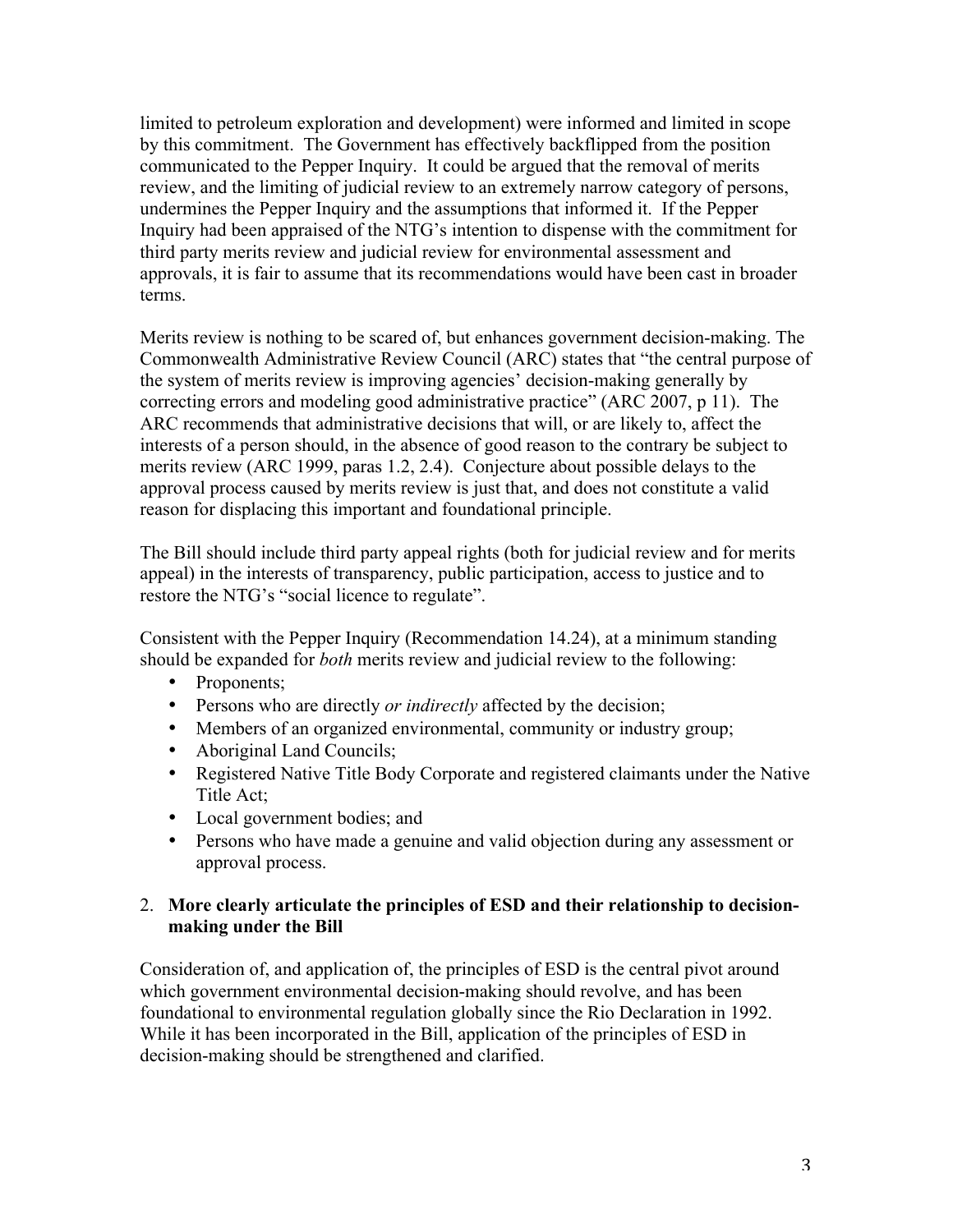Section 17(3) states that a decision-maker is not required to specify how the decisionmaker has considered the principles of ESD. The Department's response to concerns raised about this exemption is that "requiring decision makers to explicitly discuss how each principle has been considered in their decision-making detracts from consideration of environmental outcomes and instead focuses decision making into a process." This explanation defies logic – the purpose of stating how the principles of ESD have been incorporated enhances environmental outcomes by requiring their substantive rather than procedural application. It means that the public can be assured that the principles of ESD have actually been considered and applied, rather than just accepting a bald assertion that they have. This exemption is unacceptable and will lead to continued poor decisionmaking, poor transparency and a lack of accountability. Decision makers should be required to specify how they have considered and applied the principles of ESD.

#### 3. **Lack of substantive criteria regarding environmental assessment processes and lack of integration between Bill and Draft Regulations**

The current NT *Environmental Assessment Administrative Procedures* are characterized by a lack of substantive and objective criteria to establish in what circumstances environmental assessment will be required, the level or method of environmental assessment (whether by environmental impact statement or public environment report), and what environmental assessment documentation must contain.

While the Bill and Draft Regulations (as circulated during the consultation process in late 2018) are more detailed, to a large extent they fall into the same trap and fail to adequately set out substantive and objective criteria to guide decision-makers applying the environmental assessment process (which would give the public some confidence in the regulatory process).

I note the following issues with the provisions governing environmental assessment under the Bill and Draft Regulations:

- a) The Draft Regulations contain the bulk of the processes for environmental impact assessment. For example, the possible methods and criteria for environmental assessment are in the Draft Regulations. This detail is crucial for understanding how environmental assessment will work in the NT and should be removed from the Draft Regulations and inserted in the Bill. Regulations can be amended without parliamentary or public scrutiny and it is important that any amendments to this process be subject to transparent parliamentary and democratic processes.
- b) To improve transparency and accountability, there should be a public register of referrals made under the Bill (see *Environmental Protection Act* 1986 (WA) and EPBC Act 1999 s 74(3)), and a public register of decisions to accept/refuse a referral together with a statement of reasons.
- c) "Strategic assessments" are not defined anywhere in the Bill or Draft Regulations, nor are clear and objective criteria set out for when they would be appropriate. There are no criteria listed for accepting or refusing a strategic assessment referral (regulation 21).